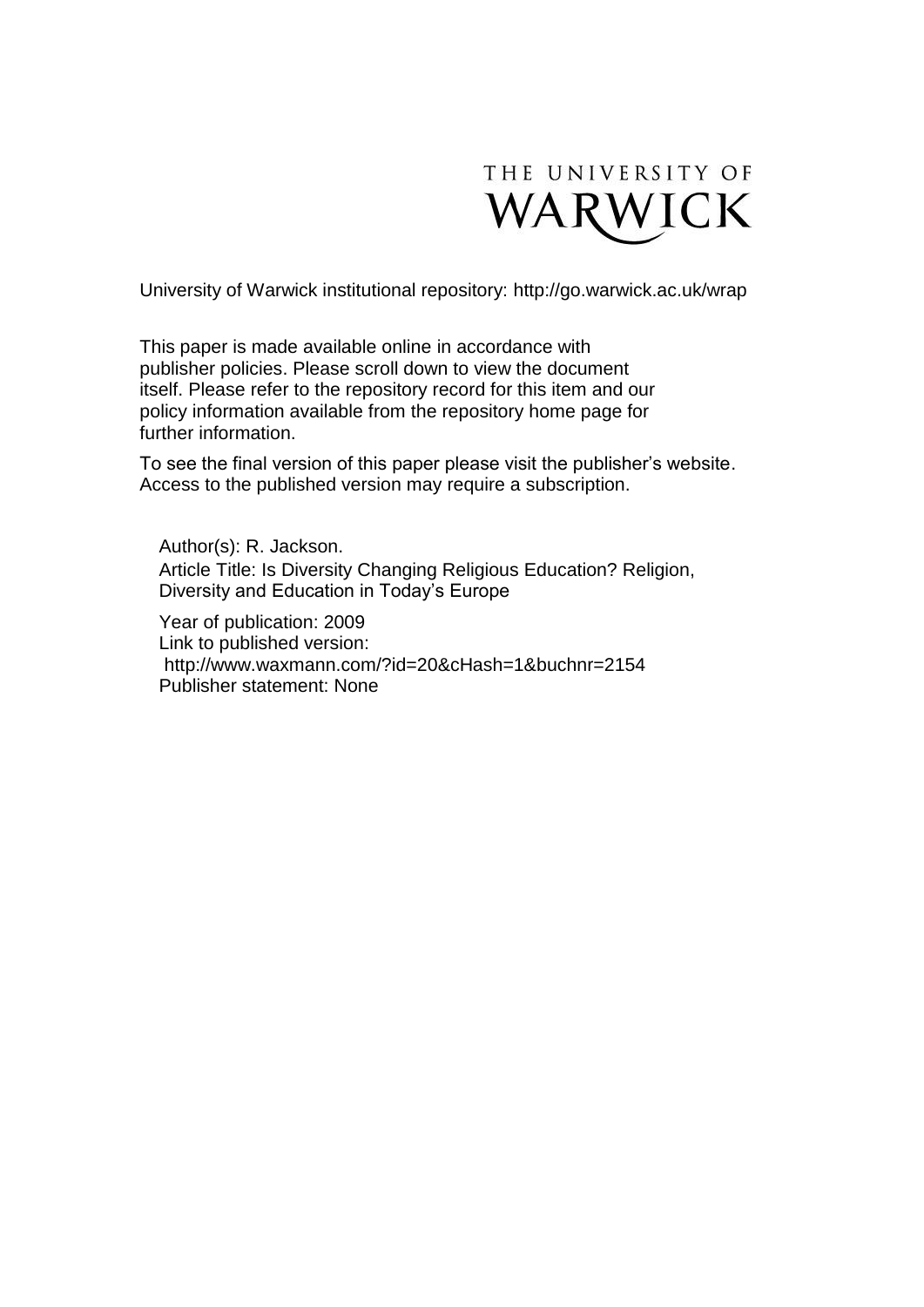# **Is Diversity Changing Religious Education? Religion, Diversity and Education in Today's Europe**<sup>1</sup>

## **Introduction**

The study of religious diversity as part of public education has become an important issue in recent times across Europe and in the wider international arena. In a sense the events of the events of September 11, 2001 in the USA, their causes, ongoing global consequences and associated incidents are a symbol of this shift in attention. However, arguments for policy changes encouraging the study of religious diversity in public education were being advanced well before 9/11. In one inter-governmental body, the Council of Europe, the shift from argument to policy development was held back by a reluctance to address a complex and controversial area reflected in different histories of religion and state within member countries and by a reluctance to acknowledge issues concerning religion as a mode of discourse within the public sphere. As noted in a Council of Europe document, the attacks on the World Trade Centre and other targets in September 2001 acted as a 'wake up call', bringing the issues directly to the attention of influential international bodies and precipitating action at the level of public policy (Council of Europe, 2002).

I will note the initiatives taken by key international bodies, namely the United Nations (including UNESCO), the European Union (and European Commission), the Council of Europe, and the Organisation for Security and Co-operation in Europe in encouraging the development of studies about religions (and beliefs) in public education. The main impetus for these initiatives lies in a combination of expressing respect for human rights in the public sphere (through the development of tolerance and respect for freedom of religion or belief, for example) and in fostering social cohesion through combating ignorance and developing understanding and tolerance for difference. Next I will give a sketch of current provision in Europe in relation to 'religious education' (understood in some rather different ways in different national systems of education), noting some tensions between certain concepts of religious education and 'teaching about religions'. Finally I will consider issues of pedagogy, using some examples from Europe.

## **The United Nations and UNESCO**

The United Nations (UN) is a global association of governments whose stated aims are to facilitate co-operation in international law, international security, economic development, social progress and human rights issues.<sup>2</sup> In 2001, before the events

<sup>1</sup> Some of the material in this chapter appeared in *Numen* 55 (2008) 151–182.

<sup>2</sup> http://www.un.org/ (accessed 4 September 2007).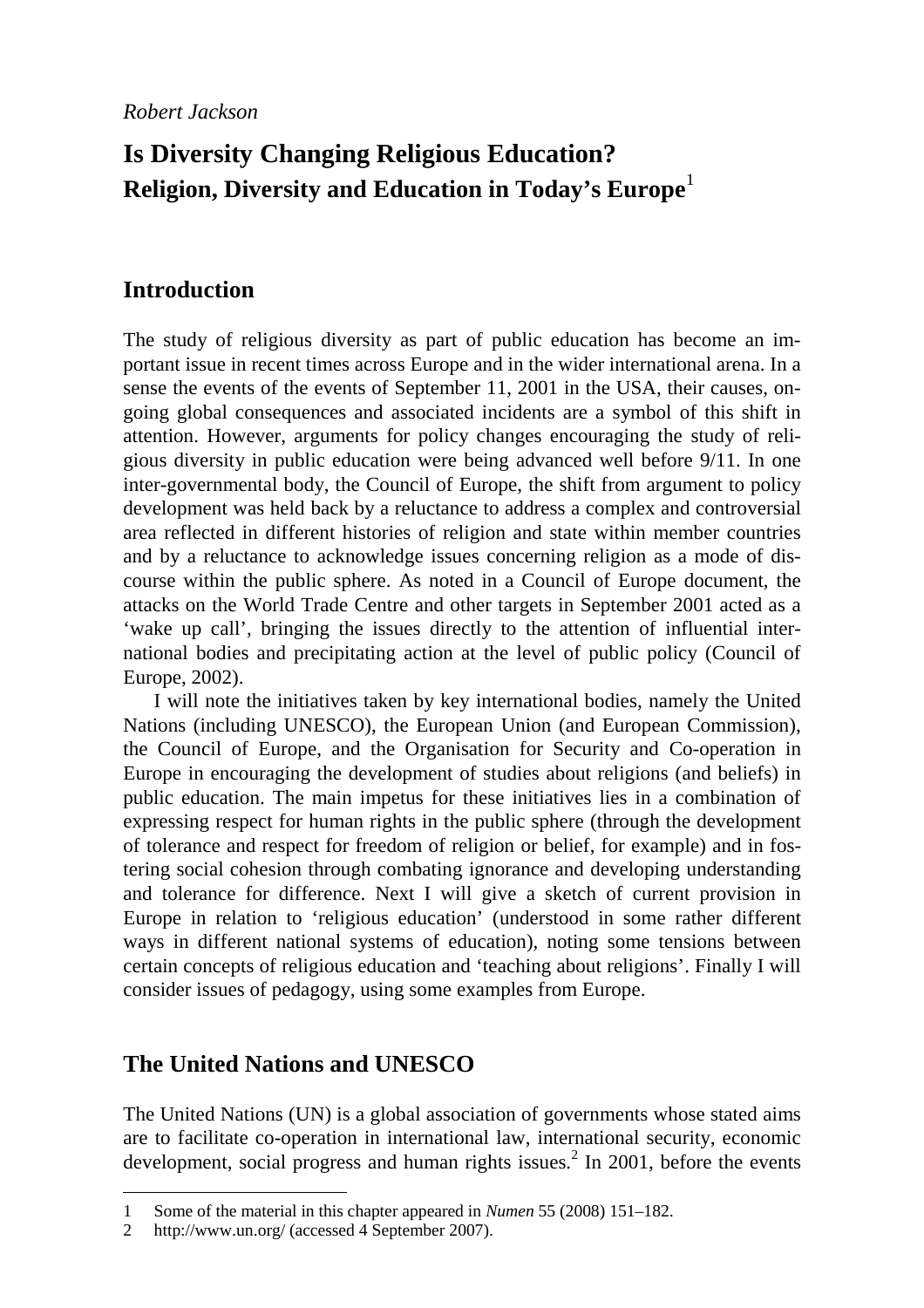of September 11, the International Consultative Conference on School Education in Relation to Freedom of Religion or Belief, Tolerance and Non-Discrimination was held under the auspices of the then United Nations Special Rapporteur on Freedom of Religion or Belief, Mr. Abdelfattah Amor. The Final Document of the Conference took the view that that education, especially school education, should contribute to promoting tolerance and respect for freedom of religion or belief. Its recommendations included the strengthening of a non-discriminatory perspective in education and of knowledge in relation to freedom of religion or belief.<sup>3</sup> The document influenced a number of initiatives, including the work of the Oslo Coalition on Freedom of Religion or Belief through its programme on Teaching for Tolerance (eg Jackson & McKenna, 2005; Kaymakcan & Leirvik, 2007; Larsen and Plesner,  $2002$ ). $4$ 

The United Nations Educational, Scientific and Cultural Organization  $(UNESCO)^5$  has been involved in human rights and intercultural education over a long period. In 1974, UNESCO's General Conference adopted Recommendations Concerning Education for International Understanding, Co-operation and Peace and Education relating to Human Rights and Fundamental Freedoms that have shaped its work in this area.<sup>6</sup> The Dakar Framework for Action 2000-2015 is the basis of UNESCO's priorities, and refers directly to the role of schools in promoting understanding among religious groups, emphasising the importance of governmental institutions in developing partnerships with religious groups in educational contexts.<sup>7</sup> Also, UNESCO's Interreligious Dialogue Programme aims to promote understanding between religions or beliefs and supports education in the field of interreligious dialogue through the publication of pedagogical material.

To return to the UN more broadly, in 2005 the UN Secretary-General launched an initiative, co-sponsored by the Prime Ministers of Spain and Turkey, for an 'Alliance of Civilizations' to respond to Huntington's idea of a clash of civilizations. He established a high level group of distinguished people with the task of producing practical recommendations to counter the 'clash of civilizations' view. The report, (presented in November 2006), includes the recommendation that 'Education systems, including religious schools, must provide students with a mutual respect and understanding for the diverse religious beliefs, practices and

<sup>3</sup> Final Document of the International Consultative Conference on School Education in Relation to Freedom of Religion or Belief, Tolerance and Non-Discrimination, Commission on Human Rights, Report by Mr. Abdelfattah Amor, Special Rapporteur on freedom of religion or belief, Executive summary, 14 March 2002, E/CN.4/2002/73. See also Larsen & Plesner (2002:12- 13).

<sup>4</sup> http://www.oslocoalition.org/t4t.php (accessed 22 November 2007).

<sup>5</sup> UNESCO's remit is to encourage international peace and universal respect by promoting collaboration among nations (www.unesco.org) (accessed 4 September 2007).

<sup>6</sup> Recommendations Concerning Education for International Understanding, Co-operation and Peace and Education Relating to Human Rights and Fundamental Freedoms, (1974), http://www.unesco.org/education/nfsunesco/pdf/Peace\_e.pdf (accessed 18 March 2008).

<sup>7</sup> The Dakar Framework for Action, Education for All: Meeting Our Collective Commitments, adopted by the World Education Forum, Dakar, Senegal, 26-28 April 2000, http://unesdoc. unesco.org/images/0012/001211/121147e.pdf (accessed 2 September 2007).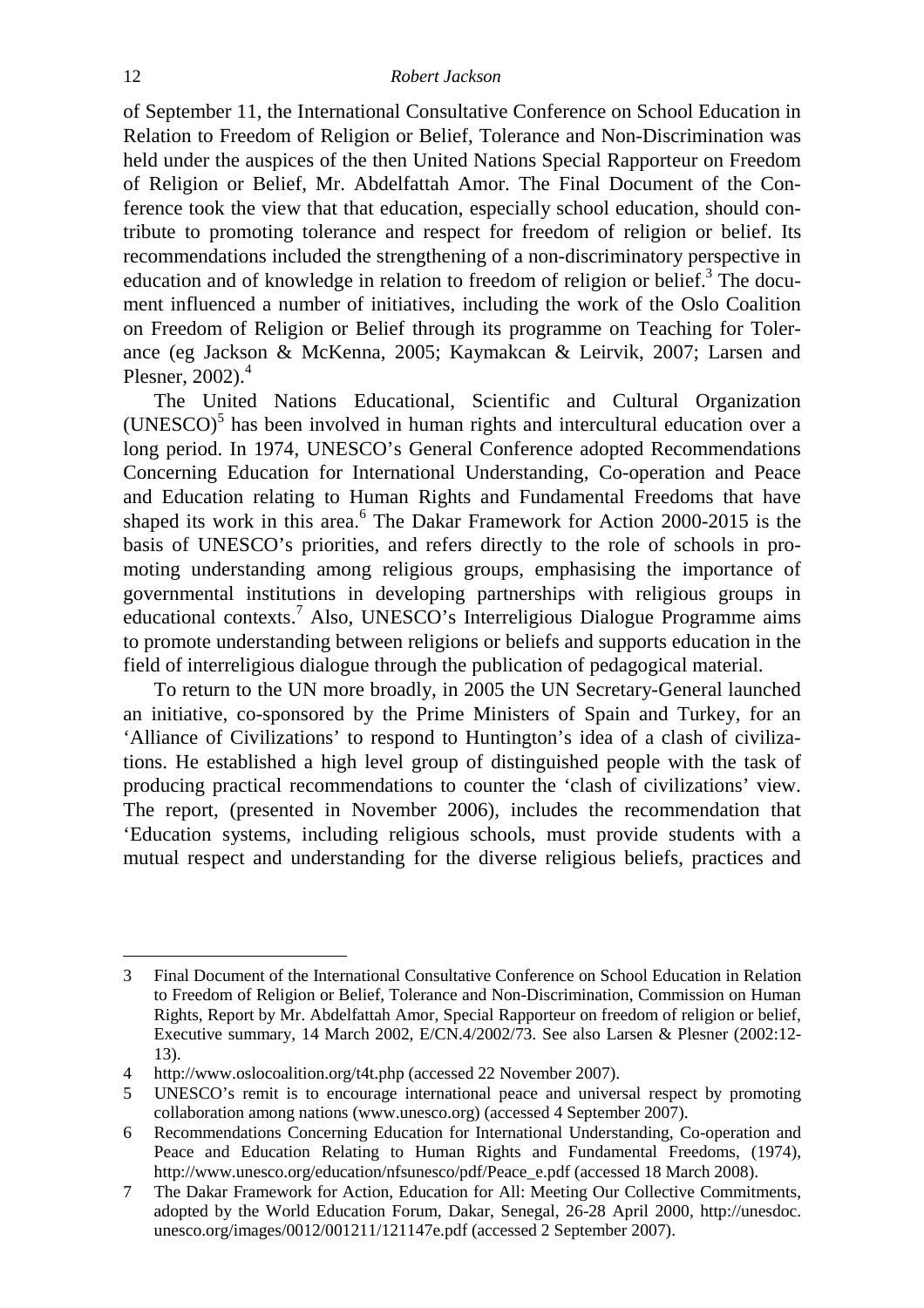cultures in the world'.<sup>8</sup> This takes the view that ignorance is often a cause of hostility towards religions, and that educational materials should be developed reflecting a consensus view. This recommendation influenced the Organisation for Security and Co-operation in Europe's decision to develop guiding principles on teaching about religions and beliefs for use in its participating states (see below).

### **European Union (EU) and European Commission (EC)**

In 2005, the Council of the European Union (heads of state and the President of the European Commission) adopted a resolution on the response of educational systems to racism and xenophobia which emphasises the value of using teaching materials that reflect Europe's cultural, ethnic and religious diversity.<sup>9</sup>

The former European Monitoring Centre on Racism and Xenophobia, now the European Union Agency for Fundamental Rights (FRA), published a number of reports on racism and xenophobia in the EU, which included recommendations on promoting interreligious dialogue, including through education.<sup>10</sup>

Perhaps the most important recent initiative offered by the EC is its support for research in the field of religions and education. Through the Framework 6 programme, the EC has sponsored research into varieties of teaching about religions or beliefs that promote dialogue and address conflict. The project is entitled 'Religion in Education: A contribution to dialogue or a factor of conflict in transforming societies of European Countries?' (REDCo). The research proposal was submitted as part of the EU Framework 6: 'Citizens and governance in a knowledge based society' research field, under Research Priority Area 7: 'New forms of citizenship and cultural identities'. The Project was designed to contribute to section 7.2.1., 'Values and religions in Europe'.

The project's main aim is to establish and compare the potentials and limitations of religion in the educational fields of selected European countries and regions. It brings together scholars from nine universities in Germany (2), England, Norway, the Netherlands, France, Spain, Estonia and the Russian Federation. The project aims to identify approaches and policies that can contribute to making religion in education a factor promoting dialogue in the context of European development. Its work includes a series of discrete national studies, European overviews (Jackson et al., 2007), cross-European studies (including qualitative (Knauth, Jozsa, Bertram-Troost & Ipgrave, 2008) and quantitative studies of adolescents' attitudes towards the study of religions in schools) and comparative studies. The Project began its work in March 2006 and is scheduled to end in March 2009.<sup>11</sup> As

<sup>8</sup> Report of the High Level Group of the Alliance of Civilizations, 13 November 2006, Chapter VI, para. 6.8, available at http://www.unaoc.org/repository/HLG\_Report.pdf (accessed 18 March 2008).

<sup>9</sup> Response of Educational Systems to the Problem of Racism, Resolution of the Council [of the European Union], 23 October 1995, Official Journal C 312 of 23.11.1995, available at http://europa.eu/scadplus/leg/en/cha/c10413.htm (accessed 18 March 2008).

<sup>10</sup> See, for instance, the report EUMC, Muslims in the European Union: Discrimination and Islamophobia, (EUMC, Vienna, December 2006), http://eumc.europa.eu/eumc/material/ pub/muslim/Manifestations\_EN.pdf (accessed 4 September 2007).

<sup>11</sup> http://www.redco.uni-hamburg.de/web/3480/3481/index.html (accessed 4 September 2007).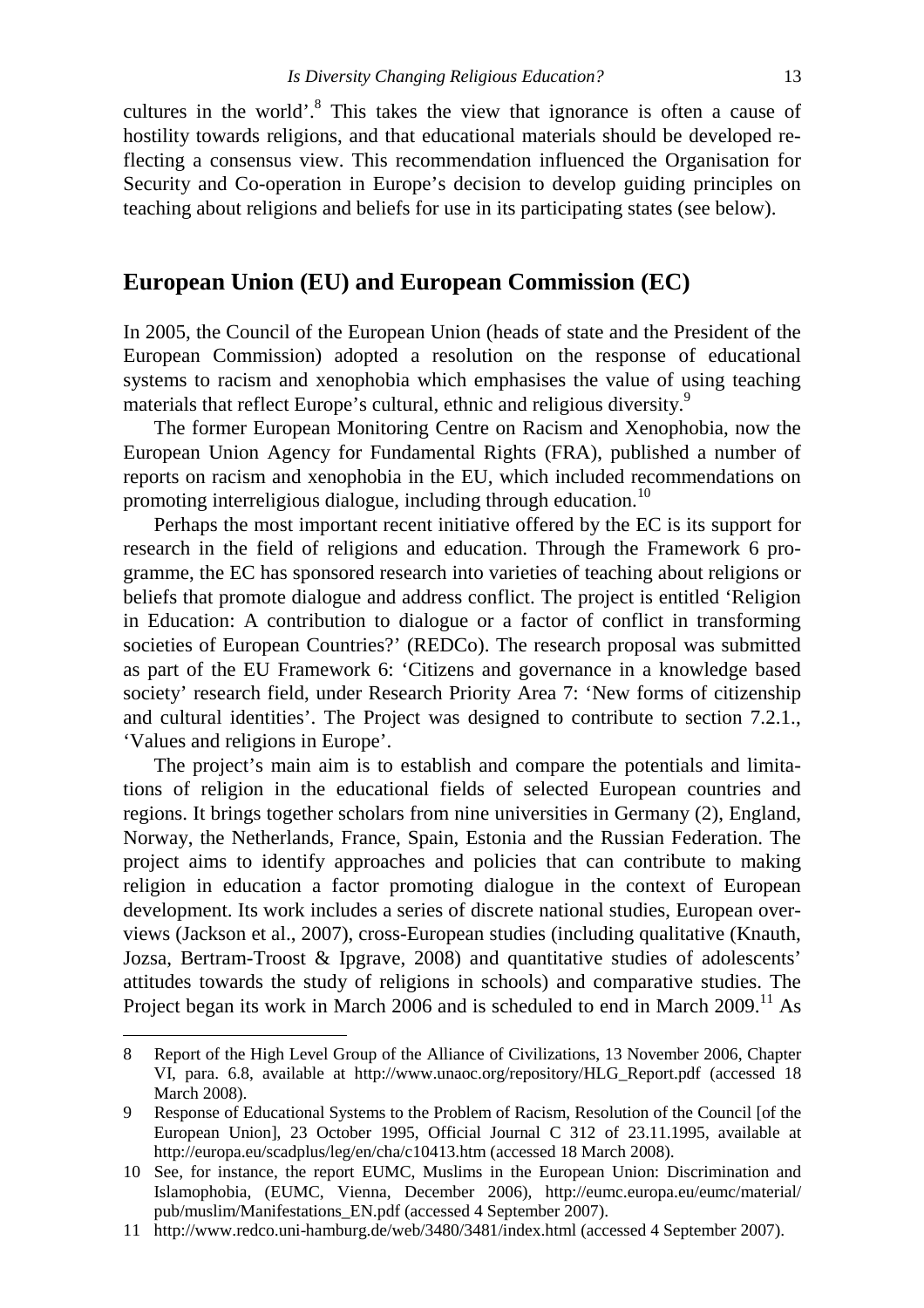well as being of value in its own right, the project is likely to provide a platform for future European research in the field of religions and education.

## **Council of Europe (CoE)12**

The values of freedom of religion or belief and education for tolerance are embedded in Council of Europe documents, such as article nine of the Convention for the Protection of Human Rights and Fundamental Freedoms<sup>13</sup> and article twelve of the Framework Convention for the Protection of National Minorities.<sup>14</sup> However, it is only post 9/11 that the Council of Europe has become directly involved in developing ideas for handling religion in the context of public education. Two main initiatives have been taken, one within the Directorate IV (Education, Culture and Heritage, Youth and Sport) and its work on intercultural education, and the other through the auspices of the then Commissioner for Human Rights.

The religious dimension of intercultural education

Within the Council of Europe, a view of intercultural education has gradually emerged, concerned with developing competences and attitudes enabling individuals to respect the rights of others, developing skills of critical empathy and fostering dialogue with others from different backgrounds (Council of Europe, 2002). This approach was developed in projects in subjects such as history and education for democratic citizenship but did not include attention to religion. Religion was avoided because of the different relationships between religion and state across Europe, because of the diversity of current arrangements in member states on the place of religion in schools (reflecting histories involving religious conflict) and especially because, as a public body, the Council has to maintain neutrality with regard to the expression of views on religions.

However, at the political level, the atrocities of September 11, 2001 triggered a shift in policy. Through the Committee of Ministers, the Council of Europe formulated its response to include safeguarding fundamental values and investing in democracy. In relation to the latter, the then Secretary General, Walter Schwimmer,

<sup>12</sup> The Council is an inter-governmental organisation founded in 1949 and based in Strasbourg, France. It comprises 47 member states currently and its aims include protecting human rights, pluralist democracy and the rule of law and seeking solutions to problems such as discrimination against minorities, xenophobia and intolerance (Council of Europe 2004b). The Council's work leads to European conventions and agreements in the light of which member states may amend their own legislation. The key political bodies of the Council are the Parliamentary Assembly, the Committee of Ministers and various specialist conferences of Ministers.

<sup>13</sup> The European Convention for the Protection of Human Rights and Fundamental Freedoms, available at http://conventions.coe.int/Treaty/en/Treaties/Html/005.htm (accessed 4 September 2007).

<sup>14</sup> Framework Convention for the Protection of National Minorities, available at http://www.coe.int/t/e/human\_rights/minorities/2.\_framework\_convention\_(monitoring)/1.\_texts/ PDF\_H(1995)010%20E%20FCNM%20and%20Explanatory%20Report.pdf (accessed 4 September 2007).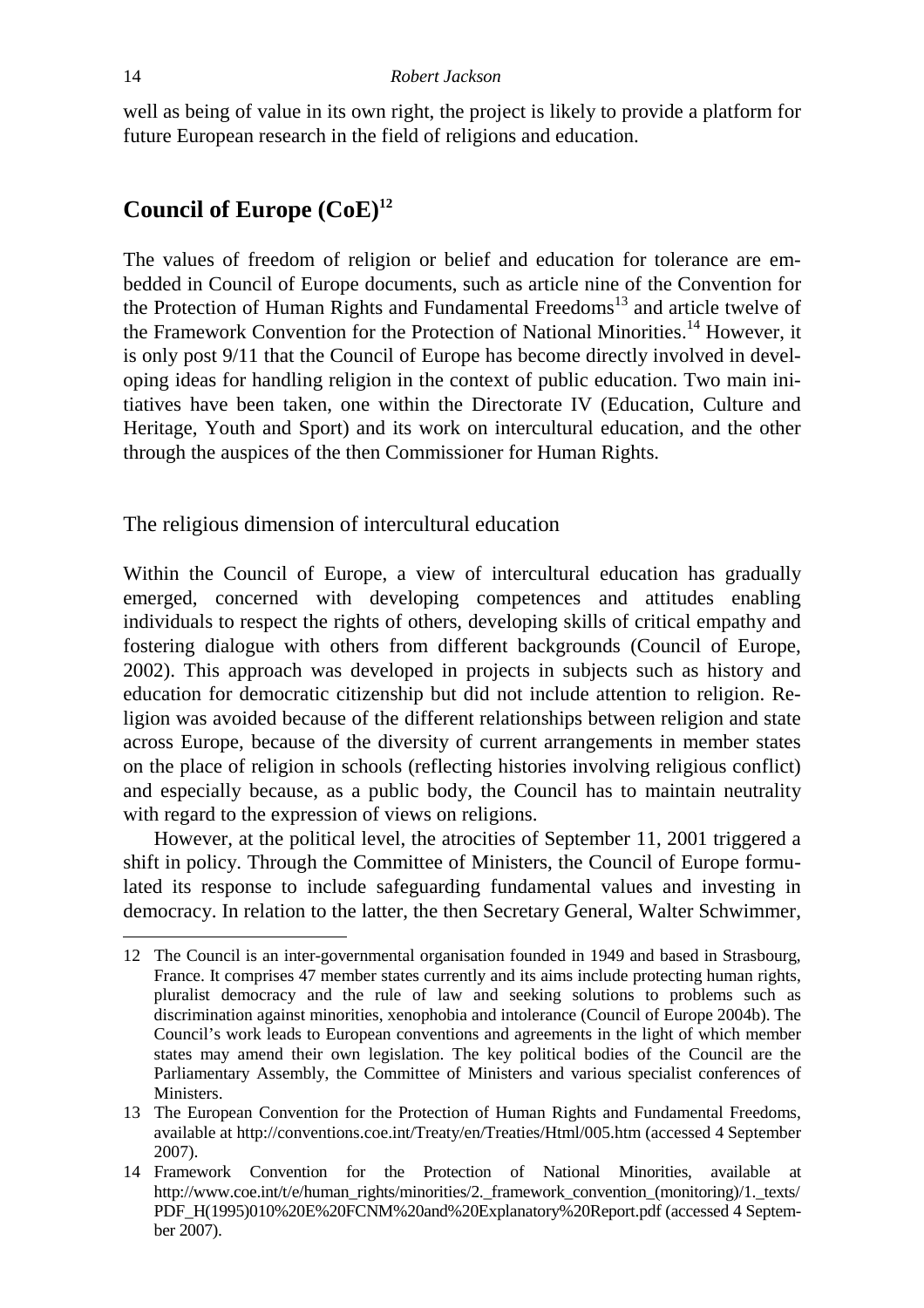affirmed that intercultural and interfaith dialogue would become a key theme for the Council, proposing:

…action to promote a better understanding between cultural and/or religious communities through school education, on the basis of shared principles of ethics and democratic citizenship. (Council of Europe, 2002)

9/11 is thus a symbol for the study of religion to emerge as a new priority for European public policy on education. This priority was, in effect, an extension of previous efforts to combat racism and promote democratic citizenship within the Council agreed at the Vienna Summit in 1993.15 However, the Council had '…no overall intercultural concept, strategy or recent normative text capable of easy extension specifically to cover religious diversity as well', recognising that 'existing activities do not deal with issues of religion in education', and concluding that 'a new activity is required; and the importance and complexity of the subject indicate making it a full-scale project' (Council of Europe, 2002).

In early 2002, the Council set up a working party to examine the issues, prior to the establishment of a project suggesting methods and approaches for integrating the study of religion into intercultural education in the public domain. The key condition for including religion as a cross-European topic in education was that, despite different views on religion at the personal and societal levels, all could agree that religion is a 'cultural fact' and that knowledge and understanding of religion at this level is highly relevant to good community and personal relations and is therefore a legitimate concern of public policy. This was not an attempt to *reduce* religion to culture, but a recognition that the presence of religions in society was the lowest common denominator with which all European states could work in an educational context.

The Working Party's proposals, following discussion at a forum on intercultural education, religious diversity and dialogue in Strasbourg in September 2002, were adopted in modified form by the Committee of Ministers. European experts in religious and intercultural education met in Paris in June 2003 to identify the key issues in relation to religious diversity and intercultural education, to examine their implications for pedagogy and to make policy recommendations for the Education Ministers' conference on intercultural education to be held in Athens in November 2003. At this workshop there was an initial suspicion by some of the intercultural educators of the aims of specialists in religious education. It became clear that, as a result of their academic specialisation and national focus, many in each field were ignorant of the work of the others; there was especially an ignorance of work done on open and impartial approaches to the study of religions in schools. Once intercultural educators became aware of the range of ideas that had been developed in presenting religions impartially, a genuine dialogue was established, and fruitful collaborative work followed.

In relation to policy, the view was taken that, whatever any particular state's system of religious education, children should have education about religious and secular

<sup>15</sup> http://www.coe.int/T/e/human\_rights/ecri/5-Archives/2-Other\_texts/2-Vienna\_Summit/ Declaration/Declaration\_Vienna\_Summit.asp (accessed 15 May 2006).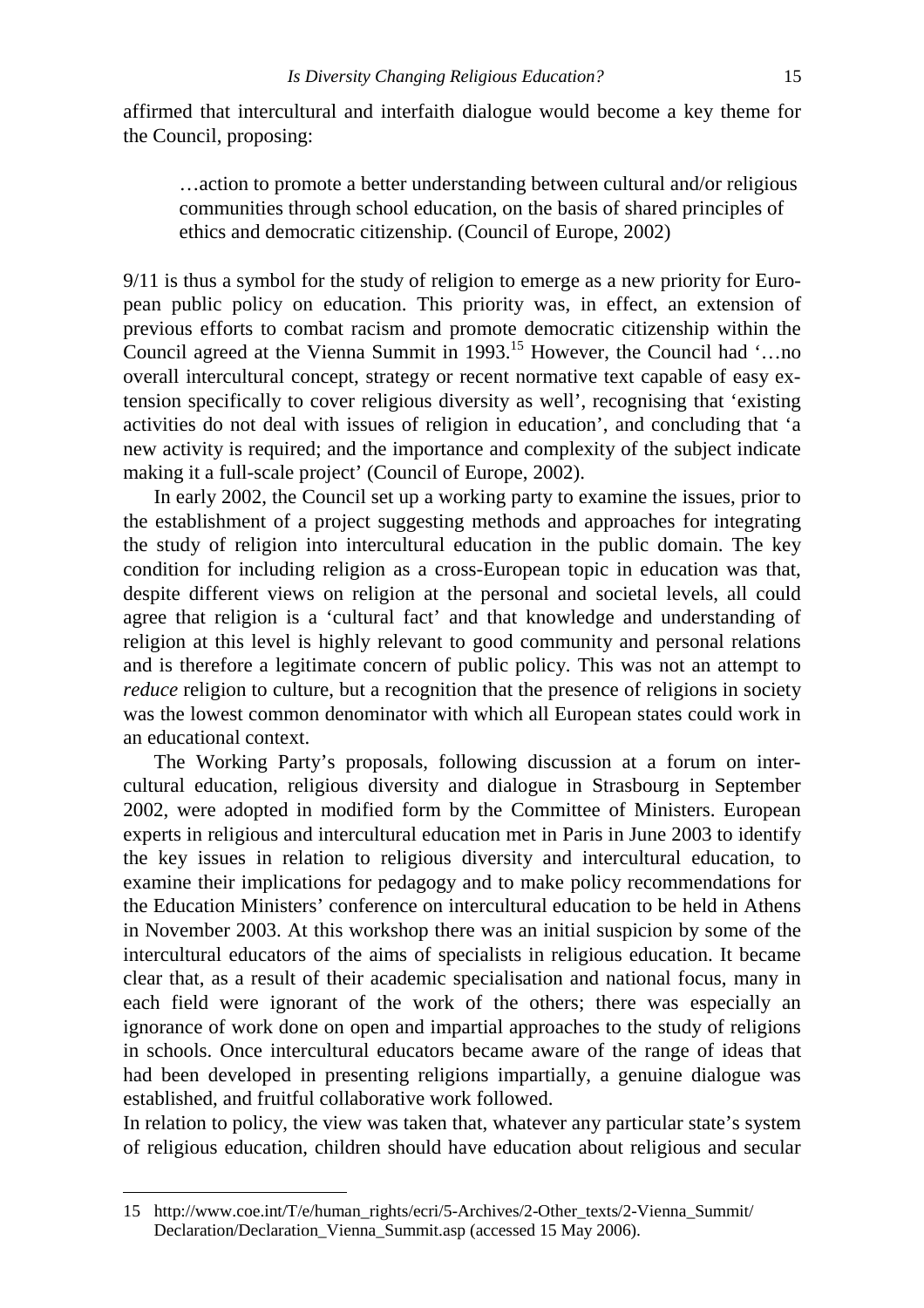diversity as part of their intercultural education. The 2003 Athens Conference of the European Ministers of Education endorsed the project.16 Issues related to the project were discussed at a high profile conference for educational decisionmakers, professionals and representatives of civil society, held in Oslo in June 2004 (Council of Europe, 2004a).

The Council then appointed a group of specialists in religious and intercultural education to collaborate in producing a reference book for educators, administrators and policy makers to deal with the issue of religious diversity – theoretical perspectives, key concepts, pedagogies and wider questions of religious diversity in schools, including school governance and management in Europe's schools (Keast, 2007).

The Steering Committee for Education also submitted a recommendation to the Committee of Ministers on the management of religious diversity in schools, based on the project's approach. The draft Ministerial recommendation's  $\text{aim}^{17}$  is to ensure that governments take into account the religious dimension of intercultural education at the levels of *education policy*, in the form of clear education principles and objectives, *institutions*, especially through open learning settings and inclusive policies, and *professional development of teaching-staff*, through the provision of adequate training.

The recommendation provides a set of principles that can be used by all 47 member states. These include the following:

- agreement that religion is at least a "cultural fact" that contributes, along with other elements such as language and historical and cultural traditions, to social and individual life;
- information on and knowledge of religions and philosophies fall within the public sphere and should be taught in order to develop tolerance as well as mutual understanding and trust;
- religious or philosophical conceptions of the world and beliefs develop on the basis of individual learning and experience, and should not be entirely predefined by one's family or community;
- an integrated approach to religious, moral and civic values should be encouraged in education;
- intercultural dialogue and its religious dimension are an essential precondition for the development of tolerance and a culture of "living together" (Council of Europe, 2007).

The document recommends that the governments of member states should draw on the principles in their current or future educational reforms, in order to promote

<sup>16</sup> For more detailed information see the webpage entitled The Europe of Cultural Co-operation, available at http://www.coe.int/t/e/cultural co-operation/education/intercultural education/overview.asp (accessed 4 September 2007).

<sup>17</sup> The final recommendation was approved by the Committee of Ministers in December 2008. The text (the key material is in the appendix) can be read at https://wcd.coe.int// ViewDoc.jsp?Ref=CM/Rec(2008)12&Language=lanEnglish&Ver=original&BackColorInternet =DBDCF2&BackColorIntranet=FDC864&BackColorLogged=FDC864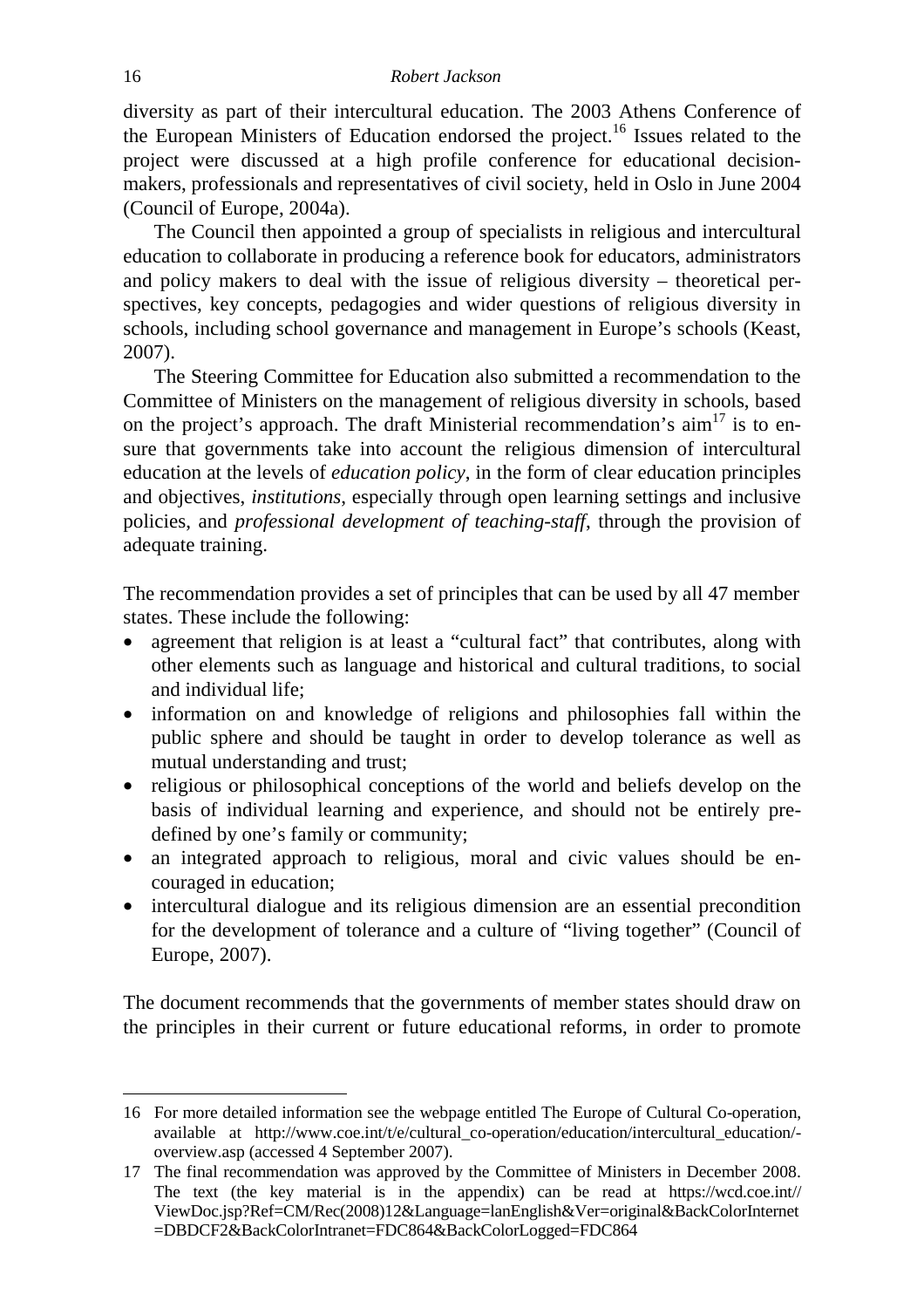tolerance and the development of a culture of "living together", and should bring these to the attention of relevant public and private bodies.<sup>18</sup>

#### Proposal for a European Centre

A second initiative made within the Council of Europe was prompted by the then Commissioner for human rights, Mr. Alvaro Gil-Robles, who set up a series of annual meetings, including representatives of religions in Europe, academics and politicians from member states to discuss the role of religious bodies in promoting human rights and addressing social issues. These seminars began in 2000, turning their attention to religious education at the meetings in Malta (2004) and Kazan in the Russian Federation (2006).

The Maltese consultation discussed the possibility of establishing a basic programme for teaching about religions in all member states, and considered the establishment of a European Centre for Religious Education focusing on human rights (McGrady, 2006). The recommendations of the Maltese seminar were considered by the Parliamentary Assembly in  $2005$ ,<sup>19</sup> which made recommendations to the Committee of Ministers, including the provision of generic, adaptable study modules for primary and secondary schools, of initial and in-service teacher training in religious studies, and the establishment of a European teacher training institute for the comparative study of religions. All of this was to be done with the objective of promoting understanding, not instilling faith (sections  $13-14$ ).<sup>20</sup> The 2006 seminar, held at Kazan in the Russian Federation (22-23 February), took the discussion further. $21$ 

The 2005 recommendations of the Parliamentary Assembly were discussed by the Committee of Ministers on May  $24<sup>th</sup>$  2006. The Ministers welcomed the recommendations in principle, but set them in the context of various policy statements on developing intercultural dialogue (within and beyond Europe), including the religious dimension. Attention was drawn to the Council's project on the intercultural education and religious diversity (see above), especially to its reference

<sup>18</sup> The draft policy recommendation and the project book were discussed at the first of 3 regional debates organised by the Council of Europe (held in Athens, 8-9 October, 2007) designed to consider the implications of the project recommendations for policy development in particular states.

<sup>19</sup> http://assembly.coe.int/Main.asp?link=/Documents/AdoptedText/ta05/EREC1720.htm (accessed 4 September 2007).

<sup>20</sup> Parliamentary Assembly, 4 October 2005 Recommendation 1720 (2005) http://assembly. coe.int/Main.asp?link=/Documents/AdoptedText/ta05/EREC1720.htm (accessed 9 June 2006).

<sup>21</sup> The conclusion to the seminar report states that:

 <sup>&#</sup>x27;In the majority of Council of Europe member states the new generations do not even receive an education in their own religious heritage, much less that of others. For this reason, it had previously been suggested to establish an Institute capable of contributing to the development of teaching programmes, methods and materials in the member states. At the same time this Institute would serve as a research centre on these matters. It should also be a training centre for instructors, a meeting place and a forum for dialogue and exchange. Course content should be defined in close collaboration with representatives of the different religions traditionally present in Europe' (Anon, 2006).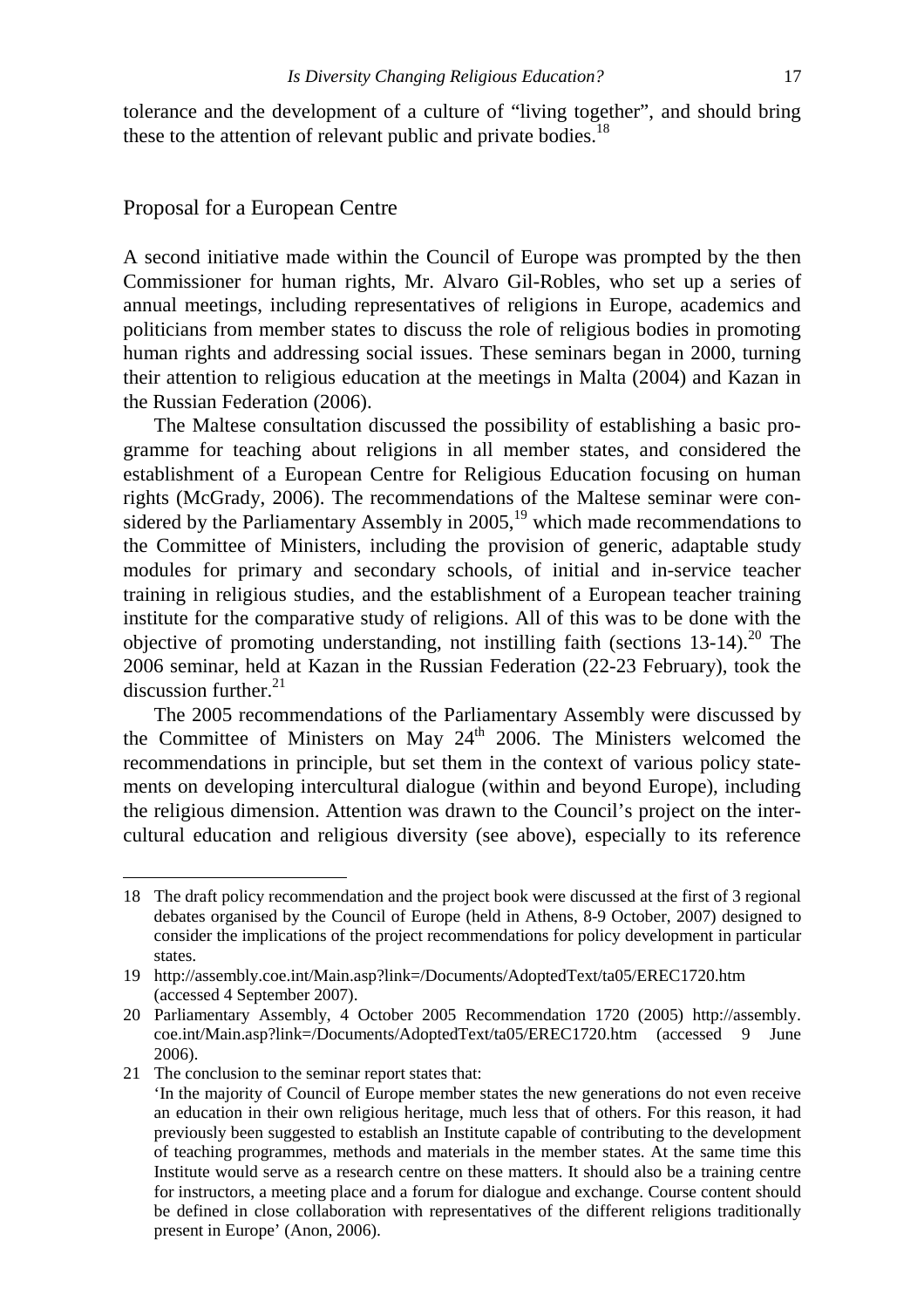book (Keast, 2007), which encourages impartiality, open mindedness and a critical approach.

Although not stated explicitly, the Committee of Ministers considered that the recommendations from the Parliamentary Assembly, relating only to teaching about religions, were too narrow in relation to the establishment of a European Centre. The Chair of the Education Steering Committee reiterated the Committee's interest in setting up a network, centre or 'pôle' of excellence for the training of education staff in the Council of Europe's fields of competence, such as education for democratic citizenship and human rights and intercultural education, noting that training for teachers on education about religion could be featured as part of the Centre's programme. $^{22}$ 

A feasibility study was commissioned, which recommended the establishment of such an interdisciplinary Centre.<sup>23</sup> Subsequently, a major international conference on 'Dialogue of Cultures and Inter-Faith Co-operation' (the Volga Forum) included in its final declaration s statement expressing the participants' support for the project 'aiming at setting up, in the framework of the Council of Europe, a pôle of excellence on human rights and democratic citizenship education, taking into account the religious dimension'.<sup>24</sup> The decision has now been taken to establish an interdisciplinary centre, including the dimension of religion, with support and funding from the Norwegian authorities. The permanent base for the Centre is planned to be the Centre for the Study of Holocaust and World View Minorities at Bygdøy/Oslo, but the Centre will be based initially at Oslo University College and will be called the European Wergeland Centre, named after Henrik Wergeland (1808-1845), one of Norway's most famous poets, an upholder of rights for Jews and an advocate of social justice. The Centre will begin its work early in 2009. It is envisaged that the Centre will deal with research, information sharing and with the training of educators.

## **The Organization for Security and Co-operation in Europe (OSCE)**

The Organization for Security and Co-operation in Europe (OSCE) (formerly the Helsinki process) has 56 participant states, including most European states plus the USA and Canada. It is engaged in setting standards in fields including military

<sup>22</sup> http://assembly.coe.int/Main.asp?link=/Documents/WorkingDocs/Doc06/EDOC10944.htm (accessed 13 June 2006).

<sup>23</sup> The present author was commissioned to undertake the study, which was presented to the Council of Europe Steering Committee for Education on October 19, 2006.

<sup>24</sup> The conference was held in Nizhniy Novgorod in the Russian Federation, September 7-9, 2006, under the auspices of the Ministry of Regional Development of the Russian Federation, the Inter-Faith Council of Russia and the Council of Europe. The quotation is from the 'Volga Forum Declaration', Final Document of the International Conference 'Dialogue of Cultures and Inter-Faith Cooperation', paragraph 4.

http://www.strasbourg-reor.org/modules.php?name=News&new\_topic=42&file=article& sid=352,

http://www.coe.int/T/DC/Press/news/20060908\_declaration\_volga\_en.asp (both accessed 12 October 2006).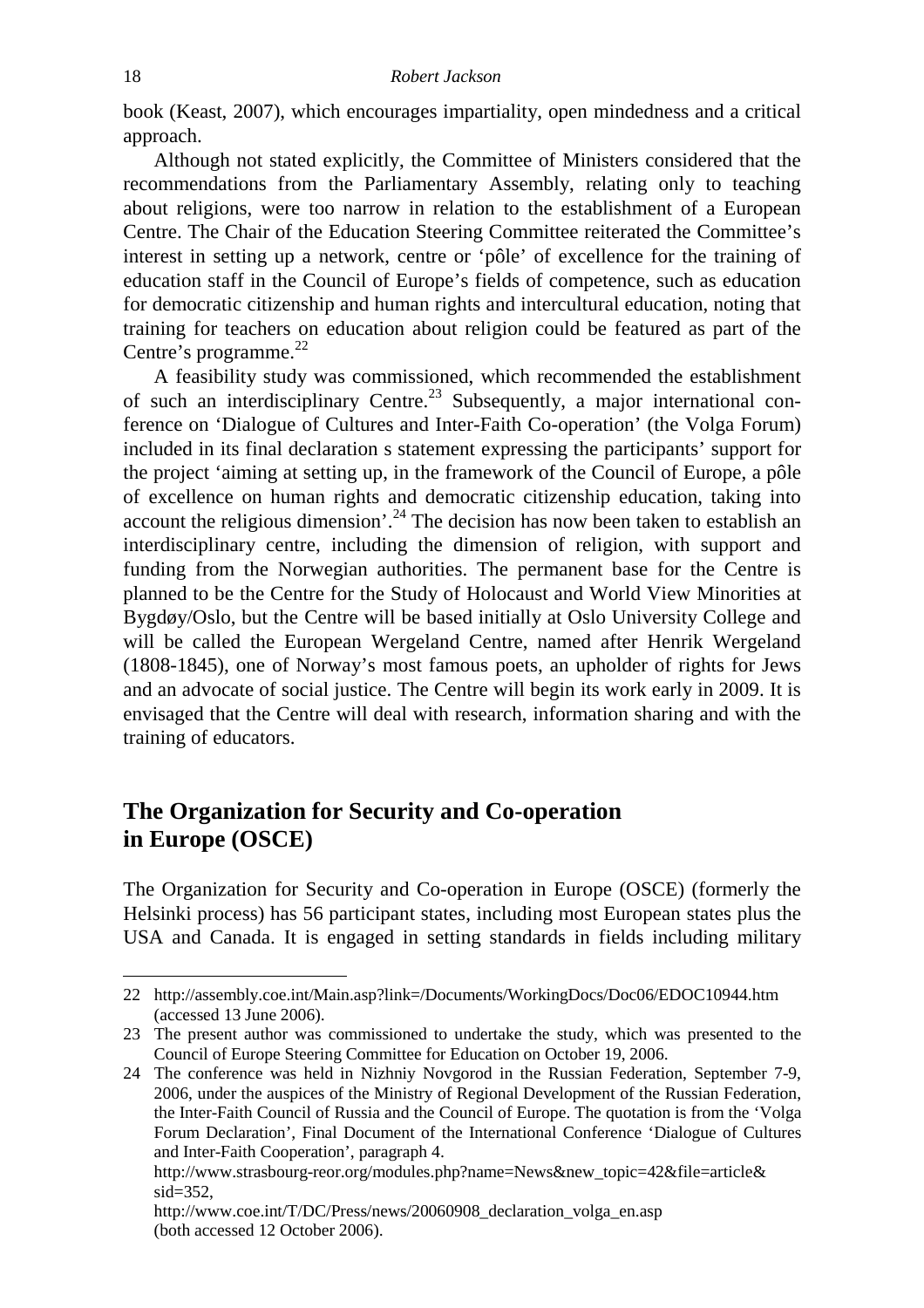security, economic and environmental co-operation, conflict resolution and human rights issues. In relation to human rights, the OSCE's Office for Democratic Institutions and Human Rights (ODIHR) works in the areas of election observation, democratic development, human rights (including the right to freedom of religion or belief), tolerance and non-discrimination, and law. The Office for Democratic Institutions and Human Rights is therefore well placed to play a role in facilitating dialogue and understanding between different religions and beliefs and in making educational policy recommendations.

The group brought together to produce the *Toledo Guiding Principles on Teaching about Religions and Beliefs in Public Schools* (OSCE 2007) includes members of the ODIHR's Advisory Council of Experts on Freedom of Religion or Belief.<sup>25</sup> These include authorities on international law (with experience in dealing with legal questions related to the exercise of religious freedom), education and the social sciences. Additional experts in the fields of religion, education and pedagogy were brought in to assist in the preparation of the guidelines. The group as a whole reflects a range of different religious and non-religious positions, helping to ensure that the perspective of different religious and belief communities is taken into account and that the guiding principles are balanced and inclusive. The *Toledo Guiding Principles*, launched in Madrid on November 28, 2007, includes chapters on the human rights framework and teaching about religions and beliefs, preparing curricula, teacher education and respecting rights in the process of implementing courses in teaching about religions and beliefs.

The rationale for the Toledo Guiding Principles is as follows:

The Toledo Guiding Principles have been prepared in order to contribute to an improved understanding of the world's increasing religious diversity and the growing presence of religion in the public sphere. Their rationale is based on two core principles: first, that there is positive value in teaching that emphasizes respect for *everyone's* right to freedom of religion and belief, and second, that teaching *about* religions and beliefs can reduce harmful misunderstandings and stereotypes.

The primary purpose of the Toledo Guiding Principles is to assist OSCE participating States whenever they choose to promote the study and knowledge about religions and beliefs in schools, particularly as a tool to enhance religious freedom. The Principles focus solely on the educational approach that seeks to provide teaching *about* different religions and beliefs as distinguished from instruction in a specific religion or belief. They also aim to offer criteria that should be considered when and wherever teaching about religions and beliefs takes place. (OSCE 2007: 11-12)

<sup>25</sup> The connection with Toledo comes from the fact that the first drafting meeting took place in May 2007 in Toledo and from that city's historic association with religious tolerance.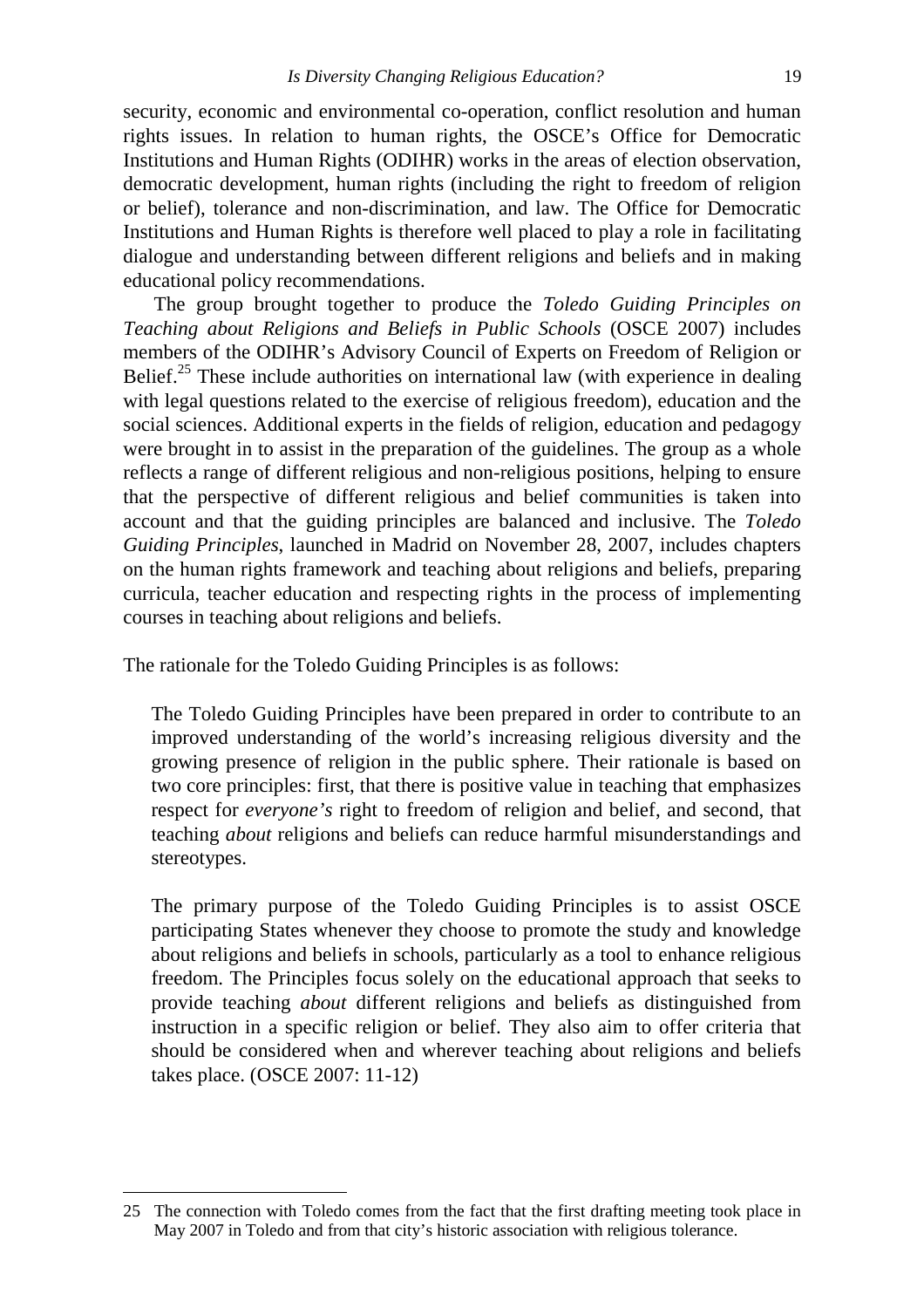#### **Religious Education in Europe: the Present Picture**

We have seen then that there is a very strong impetus, derived from intergovernmental bodies such as the UN, the Council of Europe, the EC and the OSCE, for European states to initiate policies introducing 'teaching about religions (and beliefs)' in European schools. In linking possible new policy initiatives to current practice and future developments, we need to review the range of policies to the study of religions to be found in different European states. Such a review shows that the role of religion in education has been seen rather differently in the various European states (Kodelja & Bassler, 2004; Kuyk et al., 2007 Schreiner, 2002; Willaime & Mathieu, 2005). On the basis of these sources one might make some points about the diversity of policy in Europe from different perspectives. One might, for example, distinguish between the different ways in which states accommodate religion within their educational systems and develop policy accordingly. There are 'confessional' systems in which religious bodies have responsibility for religious education. For example, in Germany, the churches have a supervisory responsibility for religious education, but within a constitutional framework of equal rights and non-discrimination. The 'confessional' system is different in the Netherlands, where schools can teach the religion of the sponsor, and different again from, say, Slovakia, where schools teach what is recognised as the religion of the state. In some instances, as in Poland, religious education is an optional subject, taught by insiders, according to the tenets of particular denominations (mainly Roman Catholicism). Teachers' qualifications are defined by the church in question, in agreement with the Ministry of National Education and Sport (Eurydice, 2006). Then, there are non-confessional systems where religious bodies have no role in public education. For example, in public education in France, there is no subject devoted specifically to the study of religion, and any teaching covering religion in subjects such as history, French or philosophy must be purely informational (Estivalèzes, 2006). Sweden offers another example of non-confessional religious education, with no direct involvement from religious bodies, but where the subject is seen (in contrast to France) as closely related to the personal development of young people (Larsson, 2000). There are also 'mixed' systems, as in England and Wales, where the majority fully publicly funded schools have an impartial form of religious education, while mainly state-funded voluntary aided schools may teach the religion of the sponsoring body (Jackson, 2007; Jackson & O'Grady, 2007).

A distinction is sometimes made between educating into, about and from religion (Hull, 2002). Educating *into* religion occurs when a single religious tradition is taught by 'insiders', often with the objective of socialising pupils in the religion or strengthening their commitment to it. Educating *about* religion, in contrast, uses descriptive and historical methods, aiming neither to promote nor to erode religious belief. Educating *from* religion involves pupils in considering different responses to religious and moral issues, in order to develop their own point of view on matters relating to religion and values. On this classification, the Italian system would be an example of educating into religion (Gandolfo-Censi, 2000), the Estonian system would exemplify educating about religion (Valk, 2000),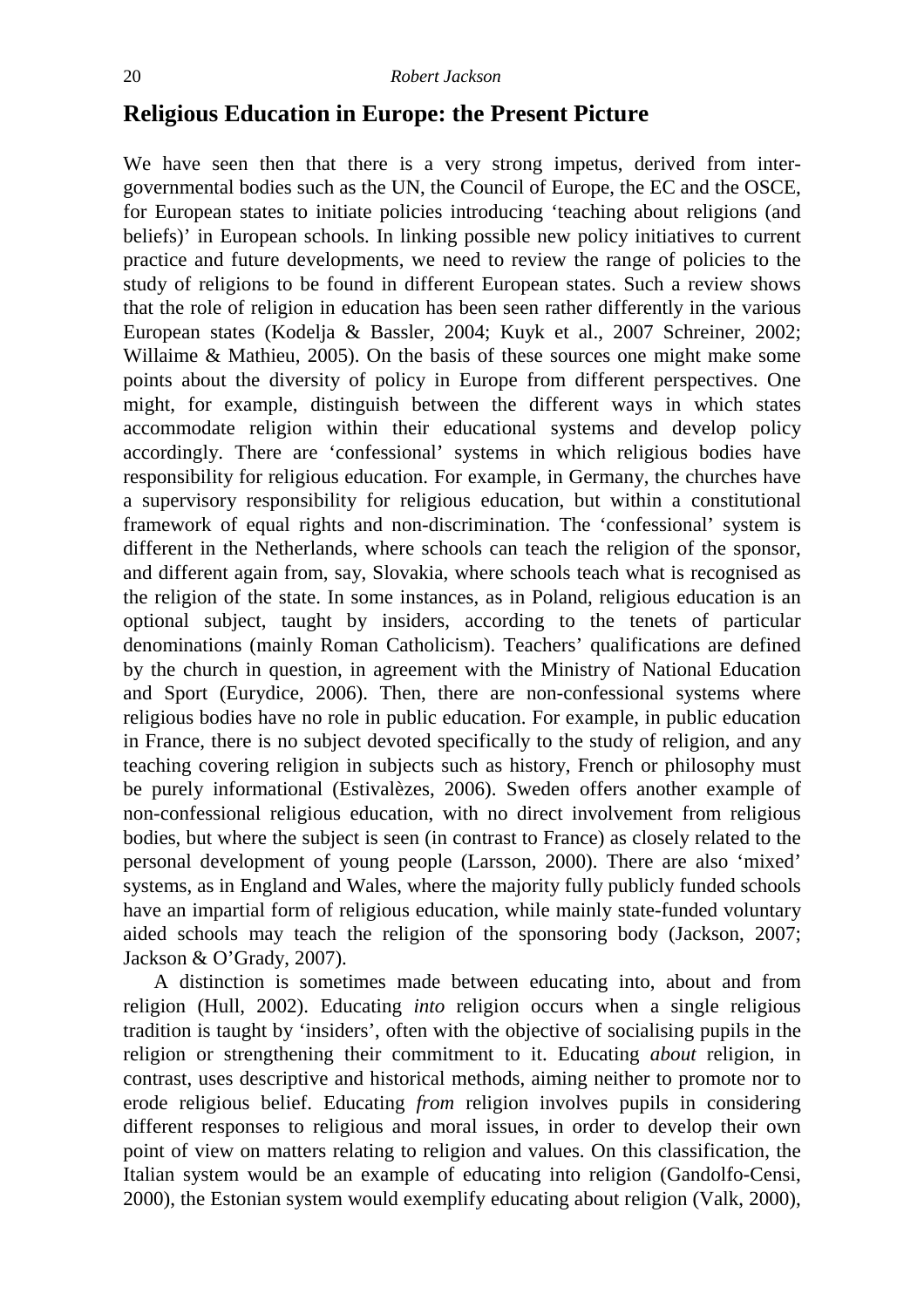while the English community school system would combine educating about and educating from religion (QCA, 2004).

Cutting across these approaches are different views of childhood and autonomy and different views of the role of the teacher that can be found in the educational traditions of particular states. Moreover, each approach is capable of manipulation for ideological purposes. Some approaches to 'educating into religion' might allow a considerable level of agency and autonomy to children. Others might be very authoritarian. In the case of 'educating about religion(s)', there may be bias, in some education systems, towards or against particular viewpoints. For example, it has been argued that the ostensibly non-confessional 'culture of religions' subject in the Russian Federation actually promotes Orthodoxy and nationalism (Willems, 2007).

What is crucial is that the general view of the UN, and the policies on teaching about religions developed by the Council of Europe and the Organisation for Security and Co-operation in Europe, should be brought into close dialogue with current national policies across the continent. The first regional debate on 'the religious dimension of intercultural education' (held in Athens, 8-9 October, 2007) did exactly this, disseminating the project findings and relating them to current policies in selected member states. The conference also brought together key members of the Council of Europe project writing team with drafters of the *Toledo Guiding Principles on Teaching about Religions and Beliefs in Public Schools* and key researchers from the EC REDCo Project. This is a model of collaboration that perhaps could be adopted by the proposed Council of Europe Centre.

#### **Religious Discourse in the Public Sphere**

As noted above, one of the reasons for the Council of Europe's not dealing directly with religions within public education was a concern that issues of religion do not belong in the sphere of public institutions. This view is close to that of *laïcité* as expressed in French law and policy, where the State is required to be neutral in religious matters but guarantees the free exercise of religious worship and the organisation of religious institutions. Recently, the social theorist Jürgen Habermas has stated a view that cuts across the simple public/private distinction (Habermas, 2006). Habermas distinguishes between the *formal* public/political sphere, consisting of parliaments, courts, ministries etc, and the *informal* or public/political sphere, which is held to be an appropriate setting for communication between religious and non-religious people. Thus, Habermas maintains that, while political institutions should remain neutral with regard to religion, at the level of discourse between secular and religious citizens (and between citizens of different religious persuasions), religious language and argument can and should be used. Fundamentally, understanding is developed through communication or dialogue. Habermas's view is that it is up to religious people to explain their language, and the values associated with it, to others through dialogue in appropriate settings within the informal public/informal political sphere. Through such communication, 'secular' people can learn something about values *from* religious people, while some religious people might learn to re-express their language more meaningfully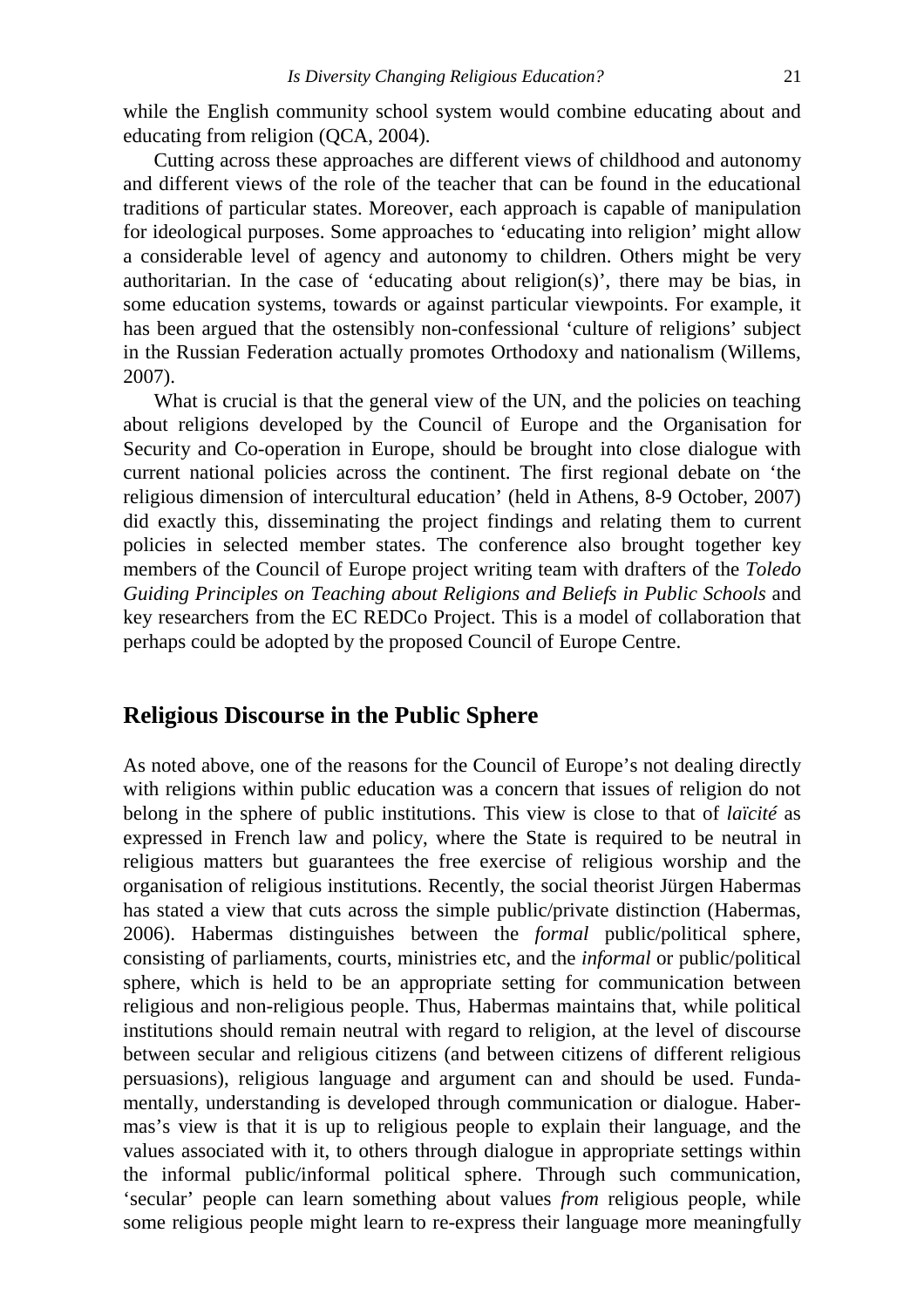in the context of late modernity. Habermas has his critics, but his general argument presents a theoretical case that is consistent with the policy shifts that have taken place in the inter-governmental institutions discussed above and it offers some pointers towards the types of procedure and pedagogy that would operationalise their policy initiatives.

In this respect I would argue that the publicly funded school is a microcosm of the informal public/political sphere and is an entirely appropriate setting for education about religions to take place, provided certain conditions and safeguards are met. The arguments of the inter-governmental organisations – based mainly on human rights and social cohesion – provide a set of reasons for teaching and learning about religions in public education, but they do not go much further than this. They convey a general view that the processes of policy making and curriculum development should be inclusive and dialogical, accepting that bodies formulating curricula should include different interest groups (for example, educators, representatives of religious groups and academic specialists), and that curricula and teaching should aim at impartiality and fairness in representing different positions. However, Habermas's argument takes us further, in that it suggests that citizens from different kinds of background should interact with one another, listen to one another and engage with one another's positions, in developing understanding and participating in the democratic process. If the public school is a microcosm of the informal public/political sphere, there is a need for arrangements within the school that promote this mode of communication. These would include its ethos and view of relationships within the school and with outsiders (especially its attitudes to social diversity) and its pedagogical approaches. Both procedures and pedagogies need to foster communication between those from different backgrounds.<sup>26</sup>

As already noted, there is a good deal of work to be done at the interface between bodies such as the Council of Europe and individual states, and at the level of individual states in developing policies and pedagogies reflecting the level of integration encompassed in international declarations whilst also recognising individual cultural differences. Thus, not all states may be ready to employ fully dialogical pedagogies or pedagogies encouraging students to discuss their own positions and personal views, especially those maintaining the view that religion fundamentally belongs in the private sphere.

#### **Pedagogical Approaches**

 $\overline{a}$ 

Nevertheless, there are several recent pedagogical approaches to religious education that are consistent with critical and reflexive approaches to citizenship and intercultural education. These have been developed in several northern European countries, although some related work is going on in Australia (Lovat, 2002) and South Africa (eg Chidester, 2003; Jackson, 2004: Chapter 6; Kwenda et al., 1997).

<sup>26</sup> I have written about the school in this way in Jackson 2004, Chapter 10.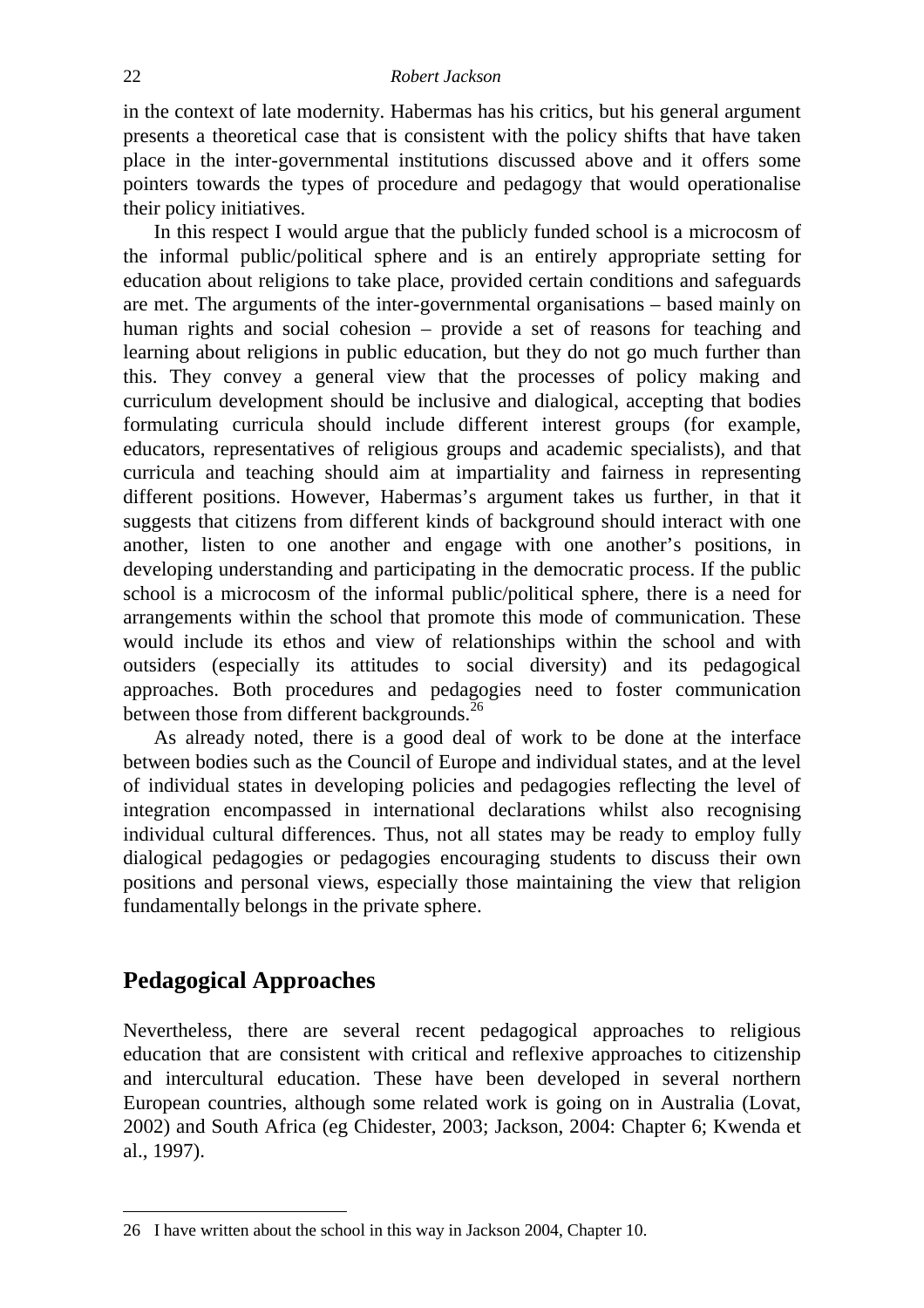The interpretive approach, developed at the University of Warwick in England, aims to help children and young people to find their own positions within the key debates about religious plurality (Jackson, 1997; Jackson, 2004: Chapter 6). Drawing on methodological ideas from cultural anthropology, it recognizes the inner diversity, fuzzy edgedness and contested nature of religious traditions as well as the complexity of cultural expression and change from social and individual perspectives. Individuals are seen as unique, but the group tied nature of religion is recognized, as is the role of the wider religious traditions in providing identity markers and reference points (see Jackson [2008] for a response to Wright's criticisms [Wright 2008] of the approach). Pedagogically, the approach develops skills of interpretation and provides opportunities for critical reflection in which pupils make a constructive critique of the material studied at a distance, re-assess their understanding of their own way of life in the light of their studies and review their own methods of learning.

The Warwick RE Project is a curriculum development project that applies the interpretive approach, converting ethnographic source material into resources for use by children in class. (eg Barratt, 1994a, b and c; Jackson, Barratt & Everington, 1994; Mercier, 1996; Wayne et al., 1996). In designing experimental curriculum materials to help teachers and pupils to use this approach, the project team drew on ethnographic research on children related to different religious communities and groups in Britain, and on theory from the social sciences, literary criticism, religious studies and other sources (Jackson, 1997: Chapter 5). The intention was to provide a methodology that was epistemologically open and, within the limits of using books as learning resources, conversational in tone. The framework for teaching and learning encouraged sensitive and skilful interpretation, opportunities for constructive criticism (including pupils' reflections on their own use of interpretive methods), and reflection by students on what they had studied. The interpretive approach has been developed by others, to meet particular classroom needs (Jackson, 2004: Chapter 6; Krisman, 1997; O'Grady, 2003) and is being developed by a group of practitioner researchers from schools and universities working together as a 'community of practice' (Ipgrave, Jackson & O'Grady, 2009).

Having much in common with the interpretive approach, is a group of dialogical approaches to religious education developed independently by Julia Ipgrave in Britain, Heid Leganger-Krogstad in Norway and Wolfram Weisse and his colleagues in Germany. All claim the relative autonomy of the individual, but recognize the contextual influence of social groupings, such as family, peer, ethnic and religious groups. There is common agreement that the personal knowledge and experience that young people bring to the classroom can provide important data for study, communication and reflection. All also introduce further source material; religious education does not only consist of the analysis and exchange of personal narratives.

Julia Ipgrave conducted research on the inter-influence of children from Muslim, Hindu and Christian backgrounds in her multicultural primary school in the city of Leicester (Ipgrave, 2002), and developed an approach to RE based on her findings and on the process of conducting the research. Her pedagogy capitalizes on children's readiness to engage with religious questions and their ability to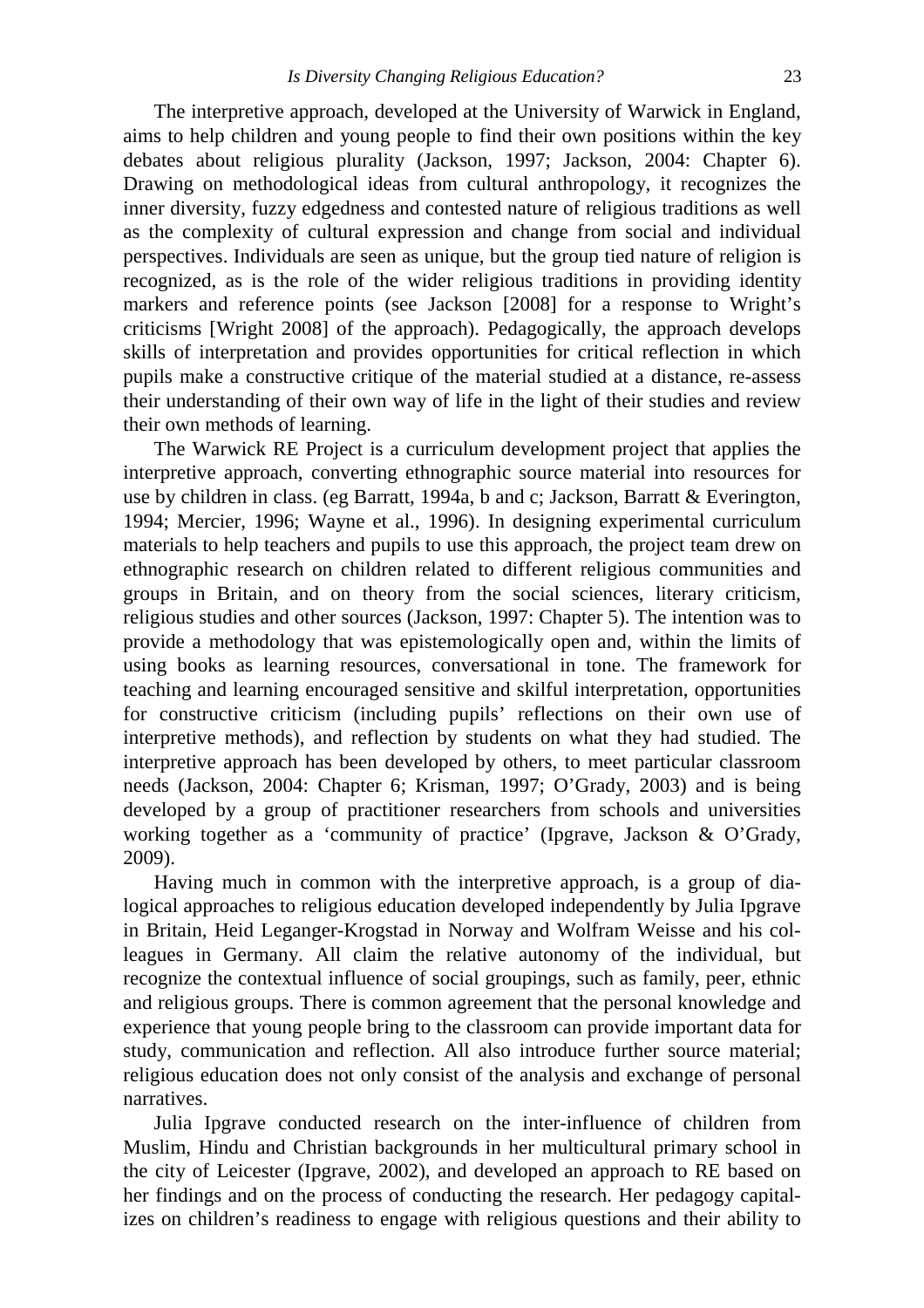#### 24 *Robert Jackson*

utilize religious language encountered through interacting with children in school. The teacher often acts in the role of facilitator, prompting and clarifying questions, and considerable agency is given to pupils, who are regarded as collaborators in teaching and learning. Ipgrave finds that her approach raises children's self-esteem, provides opportunities to develop critical skills, allows underachievers to express themselves and generates a climate of moral seriousness through the discussion of basic human questions (Ipgrave, 2001, 2003; Jackson, 2004: Chapter 7).

Ipgrave's research project developed a threefold approach to dialogue which has been incorporated into the pedagogical work derived from it. Primary dialogue is the acceptance of diversity, difference and change. Secondary dialogue involves being open to and positive about difference – being willing to engage with difference and to learn from others. Tertiary dialogue is the actual verbal interchange between children. The basic activity here is discussion and debate. Throughout, the approach encourages personal engagement with ideas and concepts from different religious traditions and children are encouraged to be reflective about their contributions and to justify their own opinions. They are also encouraged to consider how they arrived at their conclusions, to recognize the possibility of alternative viewpoints and to be open to the arguments of others. Ipgrave extended this approach through the use of email communication between children from different backgrounds in schools in Leicester and East Sussex (McKenna, Ipgrave & Jackson, 2008).

Heid Leganger-Krogstad developed her dialogical approach in northern Norway. RE moves between the child's personal experience and wider social experience and between the past – in terms of tradition and history, especially the children's own 'roots' – and the future. There is a gradual broadening of children's experience as they relate their personal concerns to selected cultural material, extending their horizons beyond family and locality to the region and nation and, in turn, to wider European and global issues. Pupils' individual concerns and questions are related to broader social and cultural issues, with 'local' issues acting as a bridge. Children's dialogue, whether 'within' their own culture – in recognising its internal diversity – or 'between' cultures is seen as a key element in developing what Leganger-Krogstad calls metacultural competence, the ability to handle new and unfamiliar cultural material with skill and sensitivity (Jackson, 2004: Chapter 7; Leganger-Krogstad, 2000, 2001).

Developed in the multicultural city of Hamburg, Wolfram Weisse's approach to what he calls 'intercultural/interreligious learning', combines elements of religious education and education for citizenship (Weisse, 1996a and b, 2003). Weisse's approach, ethically grounded in human rights codes, aims to foster communication within multicultural societies. Weisse sees issues such as relativism, undermining faith and challenging the absoluteness of Christianity as part of the debate that young people should engage in:

'While the spectrum of topics points to the many similarities between the religions, dialogue in RE is also designed to demonstrate the differences between religious traditions. Individual positions are not found by mixing different views, but by comparing and contrasting them with one another. Religious education should make dialogue in the classroom possible by allowing participants to refer to their different religious backgrounds ... Dialogue in the classroom fosters respect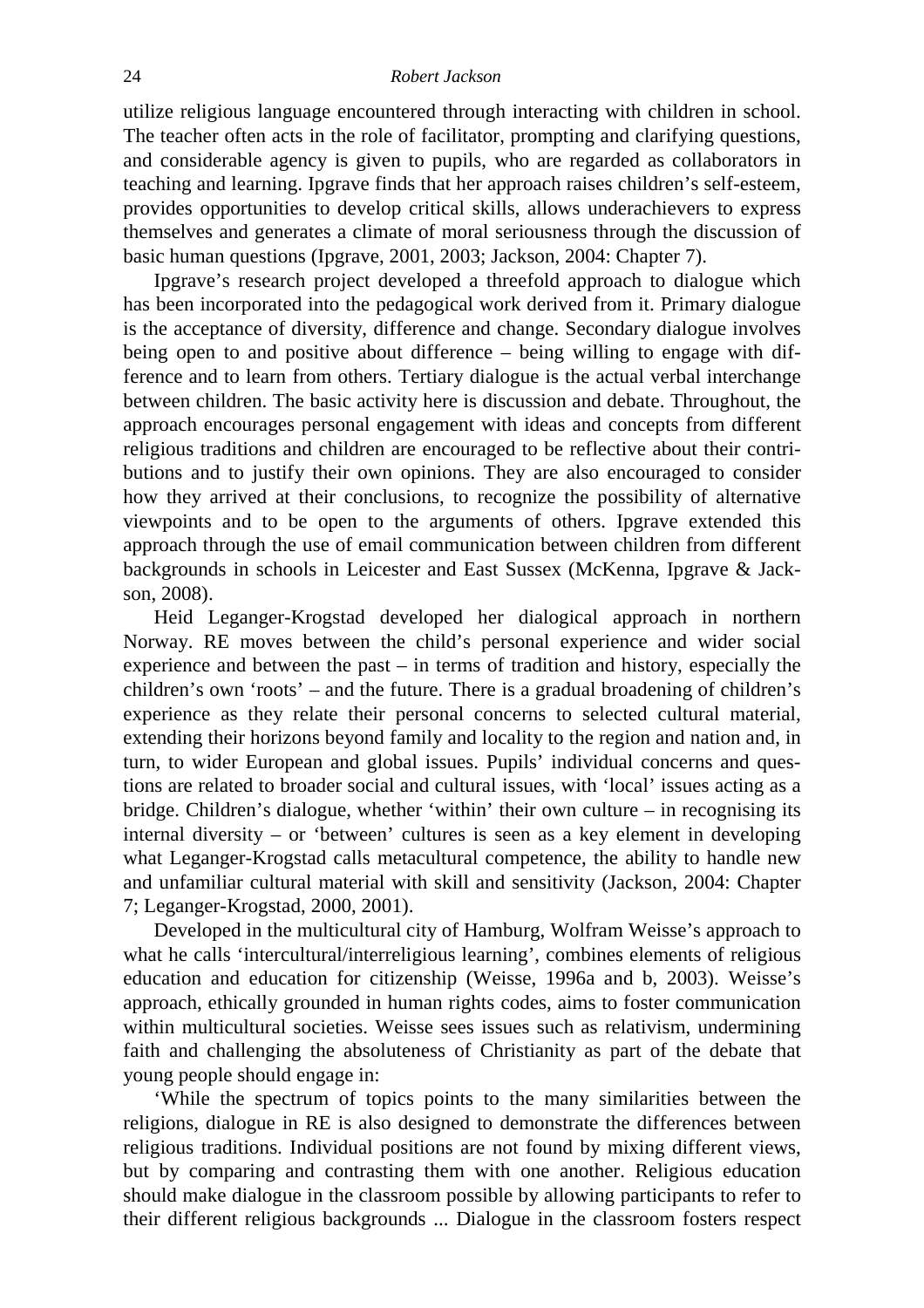for other religious commitments, can confirm pupils' views or help them to make their own commitments whilst also allowing them to monitor their commitments critically.' (Weisse, 2003, p. 194)

Pupils practise the skills of listening, of comparing and contrasting their own views with those of others, and of empathy. Difference is recognized, and pupils are encouraged to find their own epistemological standpoint. Weisse recognizes that dialogue in school can lead to conflict. This is regarded as normal, and conflicts are worked through as part of religious education, with students sometimes having to agree and accept that differences cannot be resolved. (Weisse, 1996b, p. 275-6, 2003).

Although there are some differences in these pedagogical approaches, they all share closely related stances on the analysis of cultural and religious discourse and views about the agency of pupils.

#### **Conclusion**

In conclusion, there is a clear drive from international and European inter-governmental institutions for the adoption of studies of religions, or studies of religions and beliefs, in publicly funded schools. Policy recommendations and guiding principles from such organisations are being considered by governments and educators in relation to current provision for 'religious education' in its various forms. In converting new or adapted policies into practice, educators will need to consider the use of appropriate pedagogies. While mixed approaches, meeting the needs of specific national systems and local situations, are likely to be needed, the interpretive approach, in its various forms, and related dialogical approaches, are suggested as flexible methodologies for addressing religious diversity in contemporary societies – and issues related to it such as cultural racism and stereotyping.

#### **References**

- Anon (2006) Unpublished 'Conclusions' following the seminar on 'dialogue, tolerance and education: the concerted action of the Council of Europe and the religious communities' Seminar organised by the Commissioner for Human Rights, Mr Alvaro Gil-Robles, Kazan, Russian Federation, 22–23 February.
- Barratt, M. (1994a) *Lucy's Sunday*, 'Bridges to Religions' series, *The Warwick RE Project* (Oxford, Heinemann).
- Barratt, M. (1994b) *Something to share*, 'Bridges to Religions' series, *The Warwick RE Project* (Oxford: Heinemann).
- Barratt, M. (1994c) *The Seventh Day is Shabbat*, Bridges to Religions series, *The Warwick RE Project* (Oxford: Heinemann).
- Chidester, D. (2003) Religion education in South Africa: teaching and learning about religion, religions and religious diversity. *British Journal of Religious Education,* 25 (4) 261-278.
- Council of Europe (2002) Education for intercultural and interfaith dialogue: Proposal for a new project, unpublished working document prepared by the Secretariat,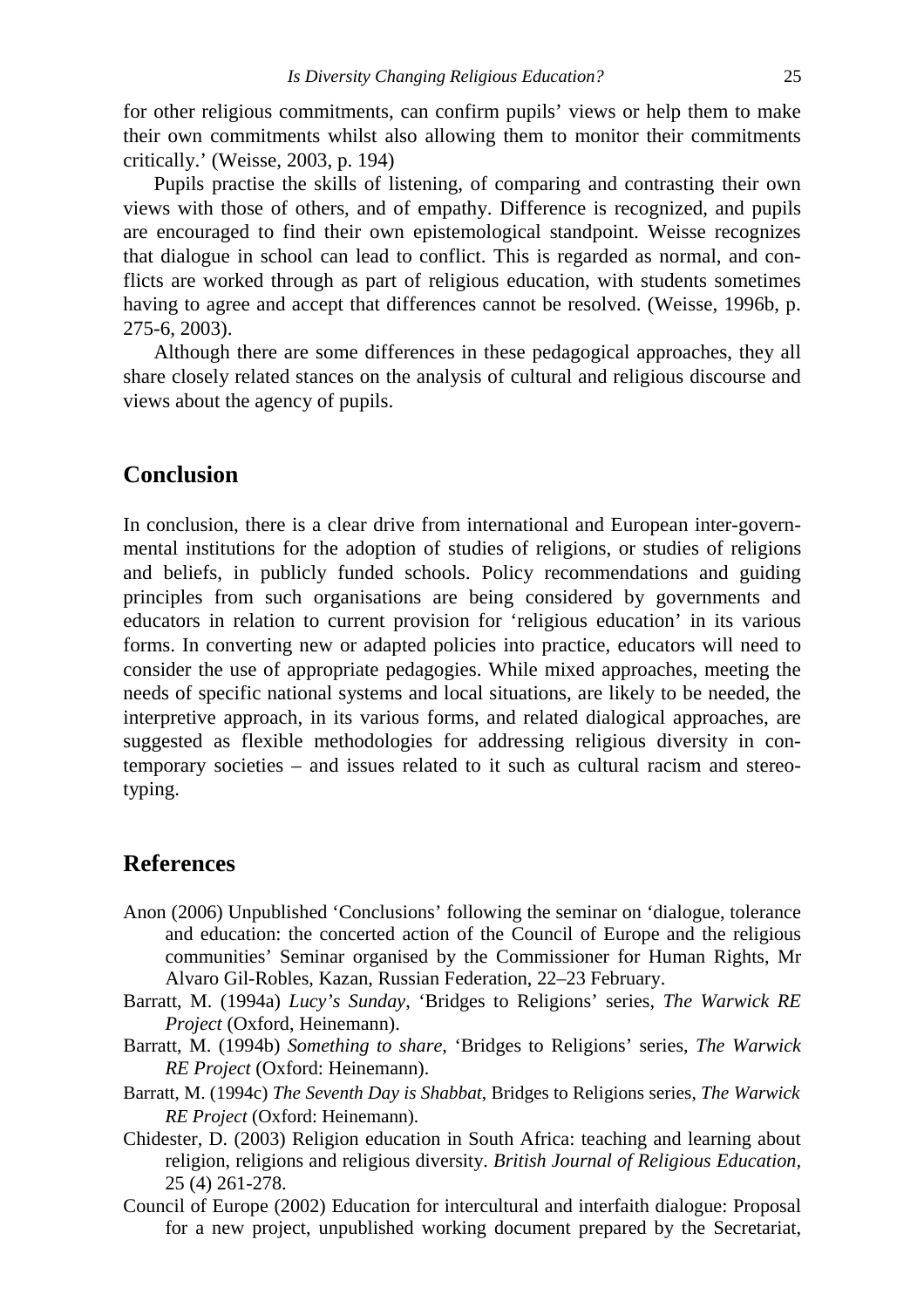Educational Policies and European Dimension Division, Directorate of School, Out-of-School and Higher Education, Directorate General IV.

- Council of Europe (Ed.) (2004a) The Religious Dimension of Intercultural Education. (Strasbourg, Council of Europe Publishing).
- Council of Europe (2004b) The Council of Europe: 800 Million Europeans (Strasbourg: Council of Europe).
- Council of Europe (2007) Draft recommendation on the religious dimension of intercultural education: principles, objectives and teaching approaches (Strasbourg, Council of Europe).
- Estivalèzes, M. (2006) Teaching about religion in the French education system in: M. de Souza, K. Engebretson, G. Durka, R. Jackson & A. McGrady (Eds.), *International Handbook of the Religious, Moral and Spiritual Dimensions of Education* (The Netherlands, Springer Academic Publishers), 475-486.
- Eurydice (2006) Spanish enquiry on the teaching of religious education in the 10 new Member States of the European Union (Cyprus, Slovakia, Slovenia, Estonia, Hungary, Latvia, Lithuania, Malta, Poland, Czech Republic), Eurydice at NFER website http://www.nfer.ac.uk/eurydice/ (accessed 4 September 2007).
- Gandolfo-Censi, G. (2000) Italy in: P. Schreiner (Ed.), *Religious Education in Europe (*Münster: ICSS and the Comenius Institut), 107-109.
- Habermas, J. (2006) Religion in the public sphere, *European Journal of Philosophy* 14 (1) 1-25.
- Hull, J. M. (2002) The contribution of religious education to religious freedom: a global perspective in: H. Spinder, J. Taylor and W. Westerman (Eds.), *Committed to Europe's Future: Contributions from Education and religious Education*: *A Reader* (Münster, Coordinating Group for Religious Education in Europe (CoGREE) and the Comenius Institut), 107-110.
- Ipgrave, J. (2001) *Pupil-to-pupil dialogue in the classroom as a tool for religious Education,* Warwick Religions and Education Research Unit Occasional Papers 2. (Coventry: University of Warwick).
- Ipgrave, J. (2002) Inter faith encounter and religious understanding in an inner city primary school, unpublished PhD thesis. (Coventry, University of Warwick).
- Ipgrave, J. (2003) Dialogue, citizenship and religious education. In R. Jackson (Ed.) *International Perspectives on Citizenship, Education and Religious Diversity.* London: RoutledgeFalmer, 147-168.
- Ipgrave, J., Jackson, R. & O'Grady, K. (Eds.) (2009) *Religious Education Research through a Community of Practice: Action Research and the Interpretive Approach* (Münster, Waxmann).
- Jackson, R. (1997) *Religious Education: An Interpretive Approach* (London, Hodder and Stoughton).
- Jackson, R. (2004) *Rethinking Religious Education and Plurality: Issues in Diversity and Pedagogy* (London, RoutledgeFalmer).
- Jackson, R. (2007) Religion in the Educational system of England and Wales: law, policy and representation, in: J.R. Hinnells (Ed.), *Religious Reconstruction in the South Asian Diasporas: From one generation to another* (London, Palgrave Macmillan), 192-219.
- Jackson, R. (2008) Contextual Religious Education and the Interpretive Approach, *British Journal of Religious Education*, 30 (1) 13-24.
- Jackson, R. & McKenna, U. (Eds.) (2005) *Intercultural Education and Religious Plurality,* Oslo Coalition Occasional Papers 1. Oslo: The Oslo Coalition on Freedom of Religion or Belief.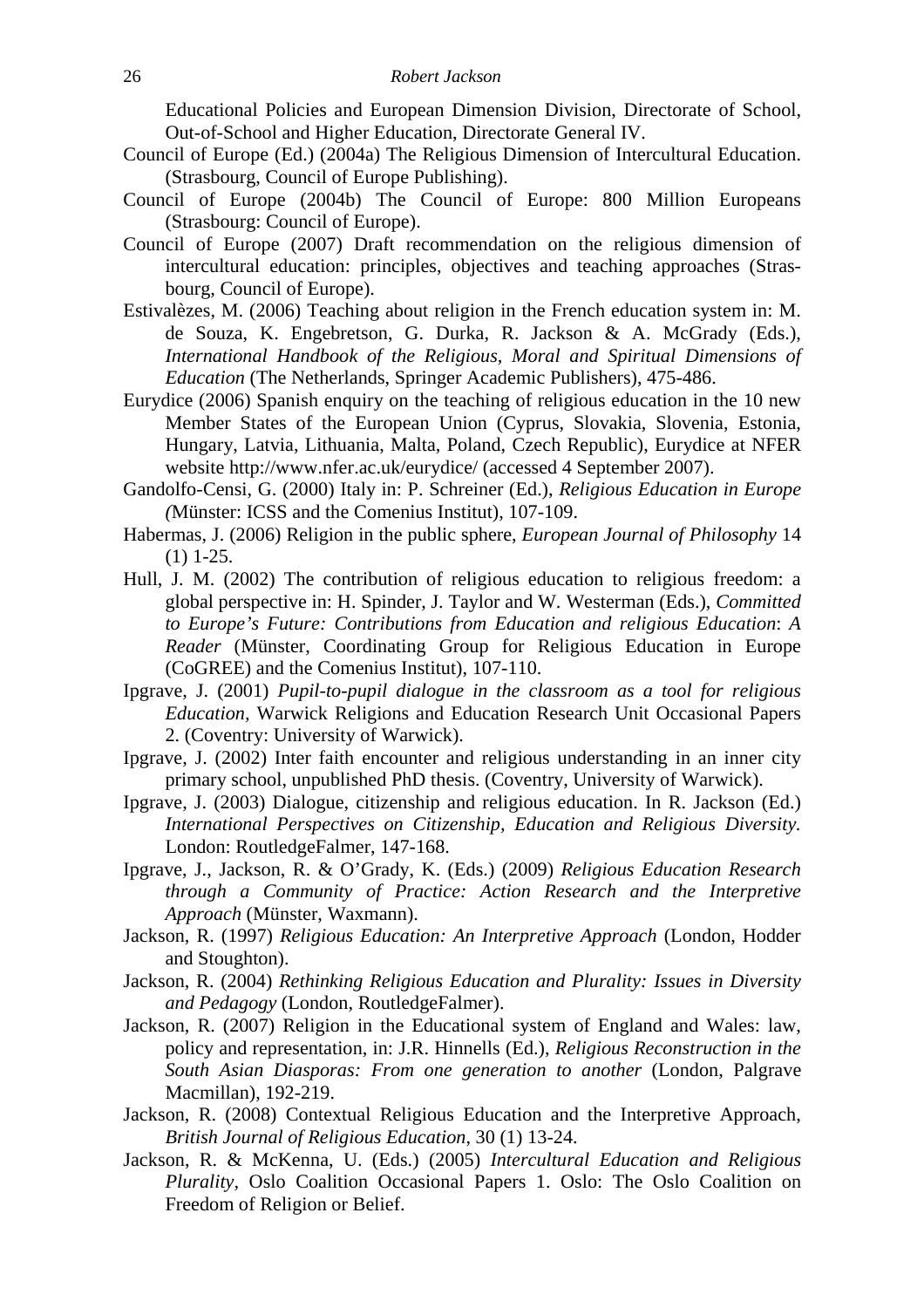- Jackson, R. & O'Grady, K. (2007) Religions and education in England: social plurality, civil religion and religious education pedagogy, in: R. Jackson, S. Miedema, W. Weisse & J.-P. Willaime, (Eds.), *Religion and Education in Europe: Developments, Contexts and Debates* (Münster, Waxmann), 181-202.
- Jackson, R., Barratt, M. & Everington, J. (1994) *Bridges to Religions: The Warwick RE project. Teachers Resource Book 5-7* (Coventry, University of Warwick).
- Jackson, R., Miedema, S., Weisse, W. & Willaime, J.-P. (Eds.) (2007) *Religion and Education in Europe: Developments, Contexts and Debates* (Münster, Waxmann).
- Kaymakcan, R. & Leirvik, O. (Eds.) (2007) *Teaching for Tolerance in Muslim Majority Societies* (Istanbul, DEM).
- Keast, J. (Ed.) (2007) *Religious Diversity and Intercultural Education: A Reference Book for Schools* (Strasbourg, Council of Europe Publishing).
- Knauth, T., J., D.-P., Bertram-Troost, G. & Ipgrave, J. (Eds.) (2008) *Encountering Religious Pluralism in School and Society: A Qualitative Study of Teenage Perspectives in Europe* (Münster, Waxmann).
- Kodelja, Z. & Bassler, T. (2004) *Religion and Schooling in Open Society: a Framework for Informed Dialogue* (Ljubljana, Open Society Institute).
- Krisman, A. (1997) *Speak from the Heart: Exploring and Responding to RE in the Special School* (Oxford, Farmington Institute for Christian Studies).
- Kuyk, E., Jensen, R., Lanskhear, D, Löh, Manna, E. & Schreiner, P. (Eds.) (2007) *Religious Education in Europe. Situation and Current Trends in Schools* (Oslo: IKO/ICCS).
- Kwenda, C., Mndende, N. & Stonier, J. (1997) *African Religion and Culture Alive!*  (Hatfield (SA), Collegium).
- Larsen, L. & Plesner, I.T. (Eds.) (2002) *Teaching for Tolerance and Freedom of Religion or Belief* (Oslo, The Oslo Coalition on Freedom of Religion and Belief, University of Oslo).
- Larsson, R. (2000) Sweden, in: P. Schreiner (Ed.), *Religious Education in Europe.* (Münster, ICCS and Comenius Institut), 159-164.
- Leganger-Krogstad, H. (2000) Developing a contextual theory and practice of religious education. *Panorama: International Journal of Comparative Religious Education and Values* 12 (1) 94-104.
- Leganger-Krogstad, H (2001) Religious education in a global perspective: a contextual approach, in: H-G. Heimbrock, P. Schreiner, & C. Sheilke, (eds) *Towards Religious Competence: Diversity as a Challenge for Education in Europe.* (Hamburg, Lit Verlag), 53-73.
- Lovat, T. (2002) Religious education: robust and bold for a multifaith era. *Journal of Religious Education* 50 (3) 29-35.
- McGrady, A. (2006) Religious education, citizenship and human rights in: M. de Souza, K. Engebretson, G. Durka, R. Jackson & A. McGrady (Eds.), *International Handbook of the Religious, Moral and Spiritual Dimensions of Education* (The Netherlands, Springer Academic Publishers).
- McKenna, U., Ipgrave, J. & Jackson, R. (2008) *Interfaith Dialogue by Email in Primary Schools: An Evaluation of the Building E-Bridges Project* (Münster, Waxmann).
- Mercier, C. (1996) *Muslims*, 'Interpreting Religions' series, *The Warwick RE Project.* (Oxford, Heinemann).
- O'Grady, K. (2003) Motivation in religious education: a collaborative investigation with year eight students, *British Journal of Religious Education* 25 (3) 214-225.